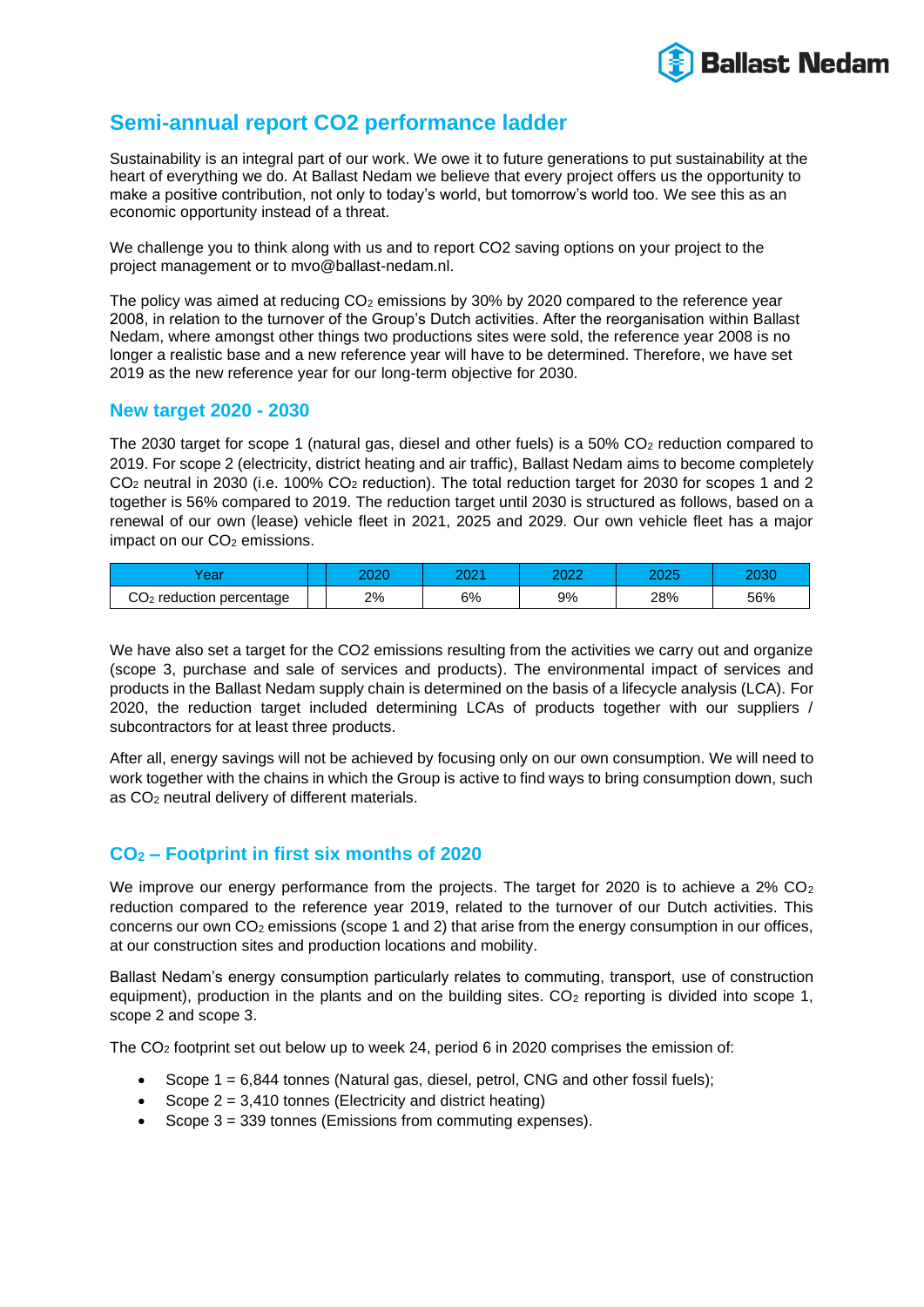

| Scope 1 & 2             |        |        |        |       |       |        |        |
|-------------------------|--------|--------|--------|-------|-------|--------|--------|
|                         | 2014   | 2015   | 2016   | 2017  | 2018  | 2019   | 2020   |
| <b>Offices</b>          | 1.354  | 1,262  | 1,339  | 2,205 | 1,203 | 1.195  | 1,027  |
| <b>Building sites</b>   | 5,737  | 3,352  | 2,699  | 2.477 | 3,239 | 4,935* | 5,624  |
| <b>Production sites</b> | 6,857  | 4,349  | 4,320  | 393   | 1,153 | 1.101  | 997    |
| <b>Mobility</b>         | 5.172  | 3,059  | 4,000  | 3,847 | 3,529 | 3,443  | 2,606  |
| Total                   | 19,120 | 12,022 | 12,358 | 8,922 | 9,124 | 10,674 | 10,254 |

\* value corrected after publication 2019

The footprint for the first half of 2020 has decreased slightly in total compared to 2019. The slight decrease is caused by lower CO<sub>2</sub> consumption for the offices and a significant reduction for mobility. This is the result of COVID-19 and the obligation to work from home much more, which means that less energy is consumed in the offices and the number of kilometers driven has decreased drastically. Energy consumption at the construction sites has increased, but can be explained by the increased turnover.

The priorities and opportunities for improving energy performance for Ballast Nedam lies in the reduction for mobility and at the construction sites. In addition to savings on gas and electricity, reduction at the construction site can also include waste management. Read below what good waste management can do for your CO<sub>2</sub>.

## **CO<sup>2</sup> savings through good waste management**

The world of waste processing is rapidly growing towards a circular economy. More and more waste can serve as new raw material and waste separation at the source remains the best approach for this.

For most materials, the environmental impact of the recycling process is significantly lower than the environmental impact of the production of new materials.  $CO<sub>2</sub>$  emissions are therefore lower for recycled materials, because no new materials need to be extracted and supplied and less waste is incinerated.

For example, did you know that the reuse of 1000 kg of paper reduces the CO2 emissions during paper production by about 850 kg of CO<sub>2</sub>? This has been calculated based on the cultivation of trees, the transport and the processing of pulp into paper. We hold on to the raw material longer by cutting down fewer trees and reusing paper / cardboard that is already available. The same applies to the reuse of plastic. By reusing plastic, we retain the fossil raw material (petroleum) and therefore also the carbons stored in it. In addition, with the energy saved by recycling 1 plastic bottle, a 60W lamp can burn for 1 hour. Below are two examples related to our own projects.

#### **Project A-pier Schiphol** (in progress)

In the first half of 2020, a total of **660 tons** of waste was collected. In addition to mixed construction and residual waste**, 6 flows were collected separately**: debris, wood, metal, paper / cardboard, glass and foil. In the next six months, we will be adding an extra flow, namely plaster. For foil and paper / cardboard, 2 compactors have been placed on the construction site. This also reduces the number of transport movements because up to 10 times more waste can be put in the compactor than in a normal container.

|                                          | <b>Ballast Nedam</b><br>KPI | A-pier Schiphol |
|------------------------------------------|-----------------------------|-----------------|
| Separation rate on the construction site | 70%                         | 74%             |

Using the waste data, we have calculated how much CO2 we have saved: **99,498 kg CO<sup>2</sup>**

- You can compare this saving with: 33,166 days of watching television or;
	- 471,577 kilometers driving by car or;
	- 17,456 hours of showering.